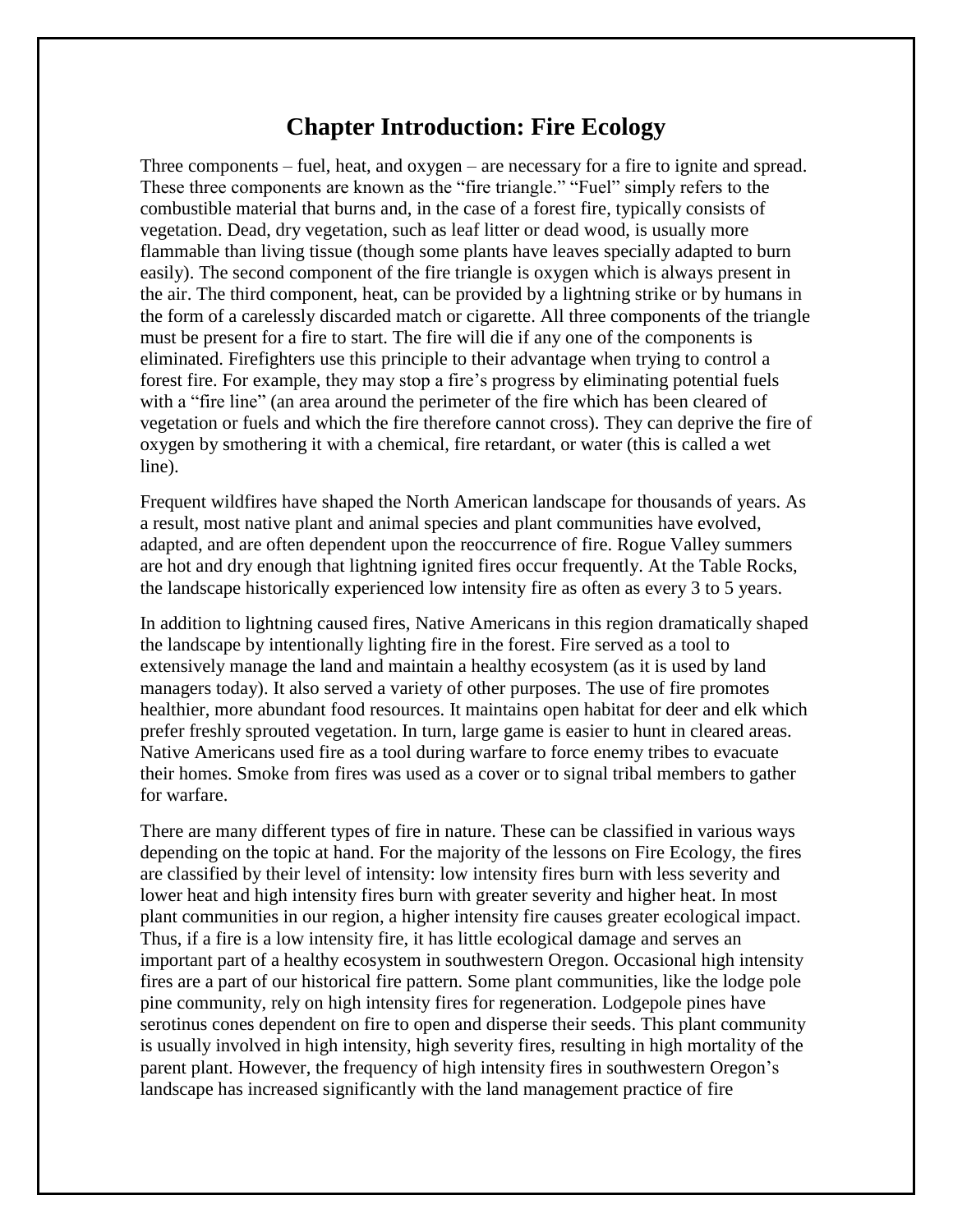suppression and consequent buildup of fuels. Because of the extreme heat generated by a high intensity fire a number of damaging ecological impacts can occur, including sterilization of soil. This results in a longer ecological recovery.

## **Plant Adaptations**

With a long history of frequent fire in the landscape, many plants in our region are adapted to survive in environments with fire. Some plants even depend on fire to help them grow and disperse. There are various adaptations plants use to survive and live with fire. Plant species can typically be classified into 5 different categories based on their adaptations, though some can fit into more than one category.

## **Resisters**

Resisters are the species that can survive moderate to low-intensity fires with little to no damage. Some adaptations of Resisters include: thick bark to shield them from fire; deep roots protected from fire; the shedding of their lower branches to prevent fire from climbing; and moist, short needles or leaves that are hard to burn. Some examples include: ponderosa pine, sugar pine, and Douglas-fir.

## **Sprouters**

Sprouters are the species that endure fire. Sprouters resprout from their roots, trunks, limbs, and/or crown after a burn. Many shrubs are sprouters. Some of these species also have hard shelled seeds relying on fire to crack them open. While the parent plant may be injured in a fire, the new sprouts are able to grow in nutrient rich soil and have less competition. Some examples include: oak, aspen, and madrone.

## **Seeders**

Seeders are adapted to evade fire by shedding lots of seeds that sprout after fire. These sprouts thrive from the rich nutrients recycled into the soil. Right after a fire is a prime time for a plant to disperse its seeds and germinate because there is more space to grow and less competition for resources like sunlight, water, and nutrients. Many Seeders are dependent on fire to create the habitat needed for their seedlings to sprout and grow. Seeders are not invaders because they already inhabited the area before the fire and their population does not spread as rapidly as invaders. Some examples include: buckbrush, lodgepole pine, and manzanita.

## **Invaders**

Invaders take over recently burned areas. Their populations are either limited or unknown prior to fire. Invaders tend to have seeds that are highly dispersive by wind, animals, or people. Many invaders are noxious weeds that take over areas after disturbances such as a fire, flood, or development. Some examples include: star thistle, fireweed, and scotch broom.

## **Avoiders**

Avoiders are least adapted to fire because they grow in areas where fire does not normally occur. They are typically found near water or in high elevations. Avoiders are a late successional species, thus they are not found in recently burned areas. Avoiders have thin bark, shallow roots, and lots of resin, which can help a fire spread.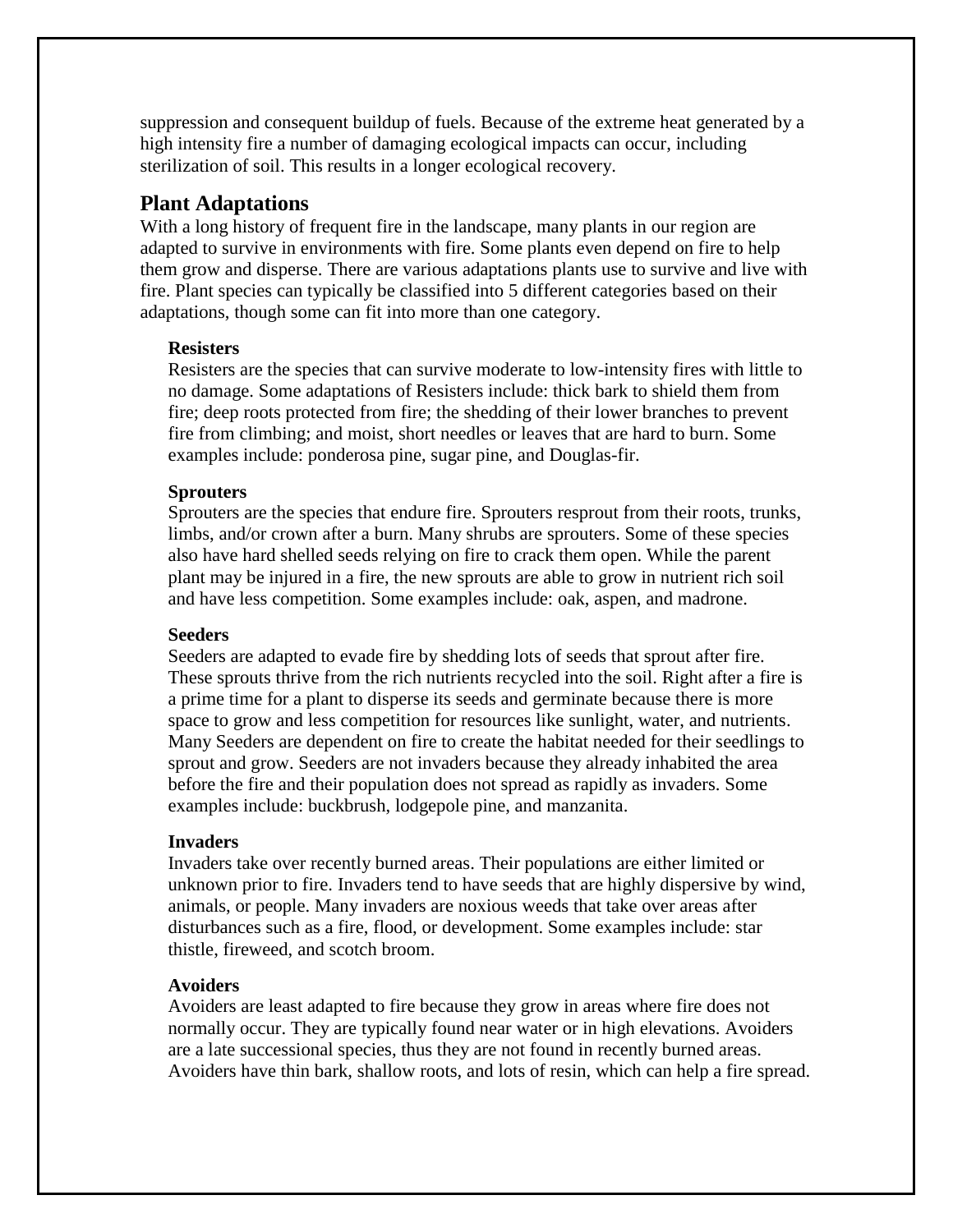Few avoiders survive moderate to high intensity fires. Some examples include: white fir, vine maple, western red cedar, and western hemlock.

Just as some plant species need fire to regenerate, some plant communities require periodic fire to maintain their health, or even their existence. Grassland and oak savannah are two such fire-dependent plant communities. A light surface fire will not kill an established oak tree, but will thin out under growth and seedlings of other plant species which would otherwise encroach on the open, grassy understory of the oak savannah. Animal species also rely on fire to stimulate new plant growth for foraging and to maintain diverse habitat types.

## **How does fire keep the forest healthy?**

## **Burned Plants Give the Soil Nutrients**

Nutrients from burned, organic material are recycled back into the earth and enrich the soil. Seeds of many plants will actually lay dormant in the soil until there is a fire, and then they will sprout in the nutrient rich soil. Plants like buckbrush and manzanita have seeds with a hard shell that require the heat from fire to break them open so they can sprout. Both of these brush species encourage fire by shedding their bark and twigs. When burned, nutrients from this fire prone fuel load are recycled into the soil below the plant.

## **Fire in the Forest Clears Clutter**

Fires clear brush and debris that can cover the forest floor and prevent other plants from sprouting. Low intensity fires that clear brush and debris decrease the likelihood of a large, severe wildfire.

## **Fire in the Forest Creates Space**

In order to remain healthy, plants and trees need space to obtain proper nutrients, sunlight, and water. When fire is suppressed, trees become crowded and shade tolerant species dominate, decreasing a forest's diversity. A diverse forest is a healthy forest, providing a greater variety of habitats and food for wildlife, as well as forest products for humans.

#### **Fire in the Forest Kills Pests and Diseases**

Regular intervals of fire help to keep pests and diseases from taking over plant communities, helping keep the plants healthy. Many animals depend on plants as a food source. An animal's survival can be threatened when diseases and pests take over a plant community.

#### **Fire in the Forest Can Help Control Noxious Weeds**

Regular, low intensity fire intervals destroy noxious weed infestations, making more room and a healthier environment for native plants. However, high intensity fires may actually help noxious weeds spread because they do well in disturbed areas.

## **Fire in the Forest Create Habitats**

Trees that do not survive a forest fire turn into food and homes for bugs and small cavity nesting animals. There are actually more living species in and on a dead log